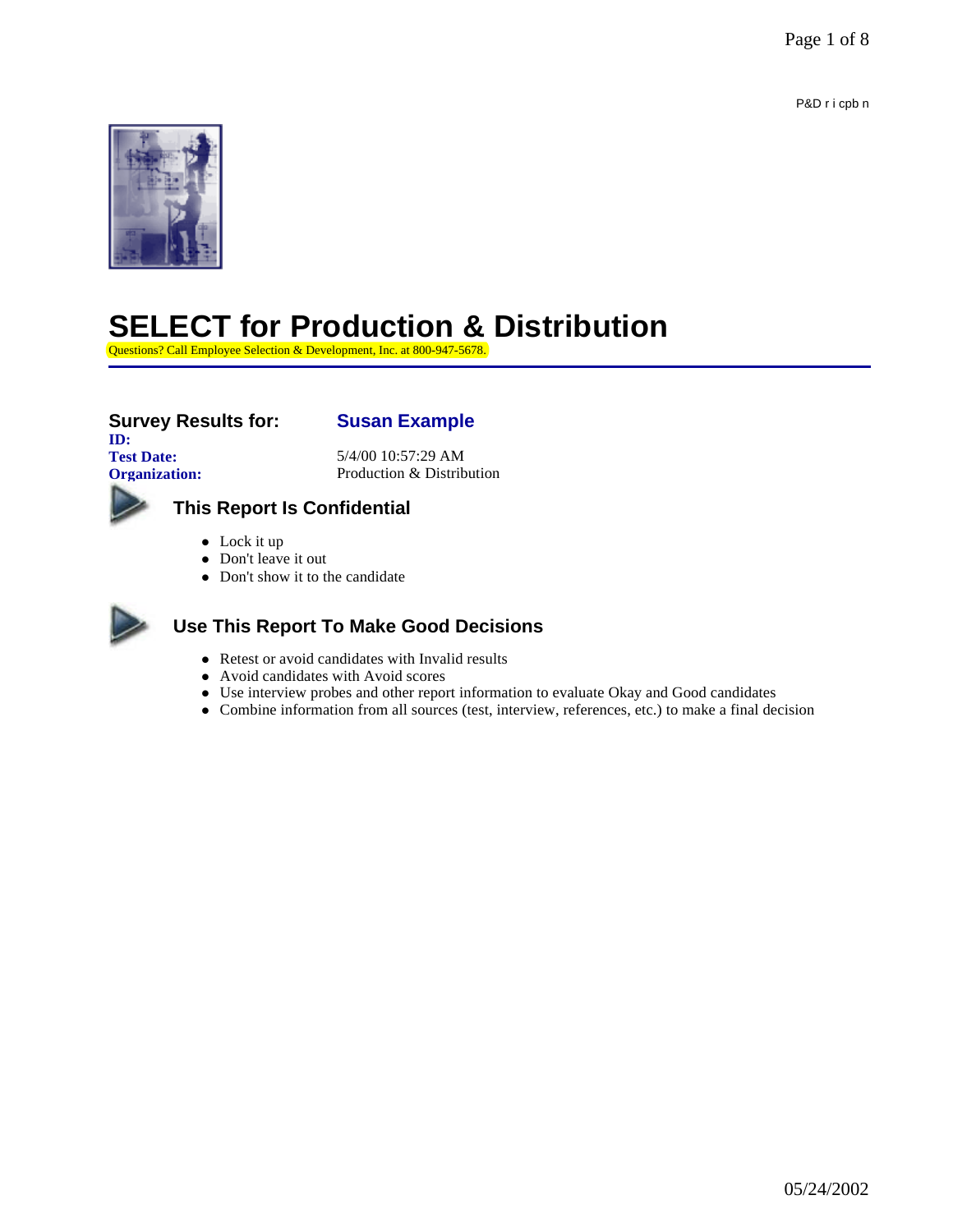# **Results**

#### **Random Response:**

A check for random responding. If Invalid, the candidate could not or did not read the test well enough to avoid responding randomly, and these results should not be used.

| <b>Random</b> | Valid Invalid |
|---------------|---------------|
|               |               |

#### **Integrity Index:**

A measure of the candidate's attitudes about personal integrity and work ethic.

|        | <b>Avoid</b> | Okay | Good |  |
|--------|--------------|------|------|--|
| Score: |              |      |      |  |
|        | በ-4          | a    | 6-8  |  |

#### **Performance Index:**

A measure of the traits associated with successful performance in this job.

|        | Avoid   | Okay    | Good     |  |
|--------|---------|---------|----------|--|
| Score: |         |         |          |  |
|        | $0 - 5$ | $6 - 8$ | $9 - 15$ |  |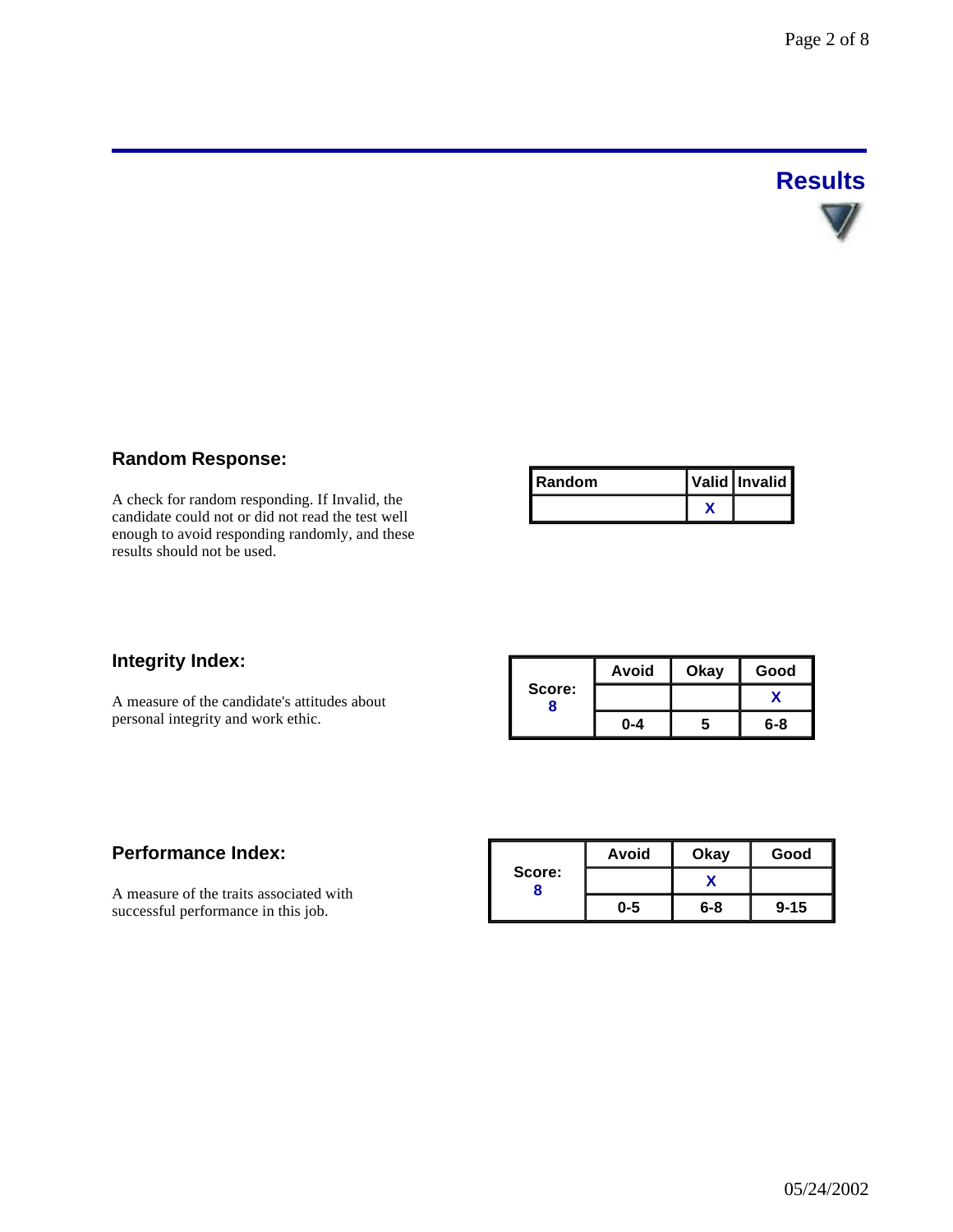# **Details**

#### **Performance Sub-scale Analysis:**

The table presents the candidate's scores for each subscale of the Performance Index.

Flagged areas should be probed in the interview.

| <b>Subscale</b>                                                                       | Okay | Flag* |
|---------------------------------------------------------------------------------------|------|-------|
| <b>Energy</b><br>(activity level; action orientation)                                 |      | x     |
| <b>Frustration Tolerance</b><br>(remain emotionally positive in spite of frustration) | x    |       |
| <b>Preference for Structure</b><br>(work within ordered processes & procedures)       | X    |       |
| <b>Acceptance of Diversity</b><br>(tolerance of others different from self)           | x    |       |
| <b>Self Control</b><br>(restraint over words and actions)                             |      | x     |
| <b>Productive Attitude</b><br>(desire to be personally productive)                    | X    |       |
| *If flagged, see interview probe suggestion(s) in later section.                      |      |       |

#### **Job Task Responses:**

| How willing are you to $\ldots$          | Would do it<br>and enjoy it | Would do it | Would do it, but<br>not like it | Would not want<br>to do it | Would not<br>do it |
|------------------------------------------|-----------------------------|-------------|---------------------------------|----------------------------|--------------------|
| <b>Work weekdays?</b>                    | X                           |             |                                 |                            |                    |
| Work evenings or nights?                 |                             | X           |                                 |                            |                    |
| <b>Work weekends?</b>                    |                             | X           |                                 |                            |                    |
| <b>Work holidays?</b>                    |                             | X           |                                 |                            |                    |
| <b>Work overtime?</b>                    |                             | X           |                                 |                            |                    |
| Commit to being on time, every time?     | X                           |             |                                 |                            |                    |
| Work cooperatively with others?          | X                           |             |                                 |                            |                    |
| Work compressed work schedules?          | X                           |             |                                 |                            |                    |
| Move actively throughout shift?          |                             | X           |                                 |                            |                    |
| Do routine, repetitive tasks?            | X                           |             |                                 |                            |                    |
| Attend to detail and accuracy?           | X                           |             |                                 |                            |                    |
| Monitor processes to detect problems?    | X                           |             |                                 |                            |                    |
| Service, adjust and fine-tune equipment? | X                           |             |                                 |                            |                    |
| Meet daily performance goals?            | X                           |             |                                 |                            |                    |
|                                          |                             |             |                                 |                            |                    |

The table above reports the candidate's stated willingness to do tasks commonly required in jobs similar to this one. Indications of reluctance should be probed during the interview.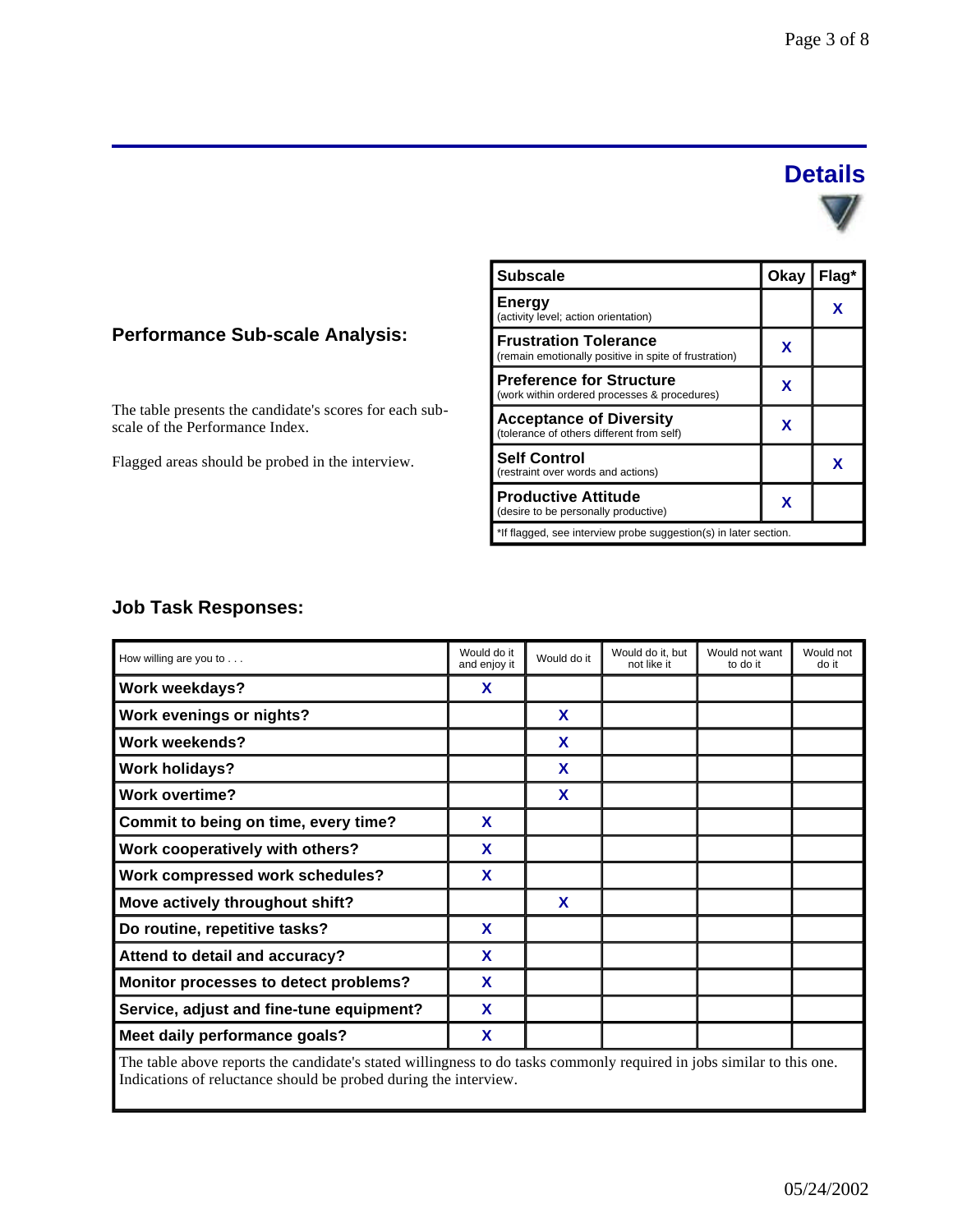

*(This candidate had no undesirable responses to any of the counterproductive questions.)*



#### **Preparation:**

- Review the application form
- $\bullet$  Review the SELECT test results

#### **STEP 1: Open the Interview**

Hello, my name is \_\_\_\_\_\_\_\_\_\_\_ and I'm the \_\_\_\_\_\_\_\_\_\_\_\_\_(your position). We're glad that you are interested in this position. The purpose of this interview is to learn more about you and your work experiences. I will be asking you some questions about your likes and dislikes, your goals, etc. You will probably see me jotting down some notes -- that's to help me remember better what you said after the interview is over. There are no correct or incorrect answers, what we want is to learn more about you. At the end, I'll leave some time to answer any questions you might have. If you are ready, we can begin.

Can complete all essential functions?

#### **STEP 2: Review the Application and Investigate Potential Problem Areas**

\_\_\_All blanks completed? \_\_\_Employment gaps? \_\_\_Application signed? \_\_\_Extremely high or low earnings? Several jobs in the last 2 years?<br>
Vague reasons for leaving job(s)?<br>
Can complete all essentia

*Example Questions:*

I see that you were unemployed from \_\_\_\_\_to \_\_\_\_\_. Please tell me about this period of unemployment.

I see that you left your previous employer for personal reasons. Would you explain further?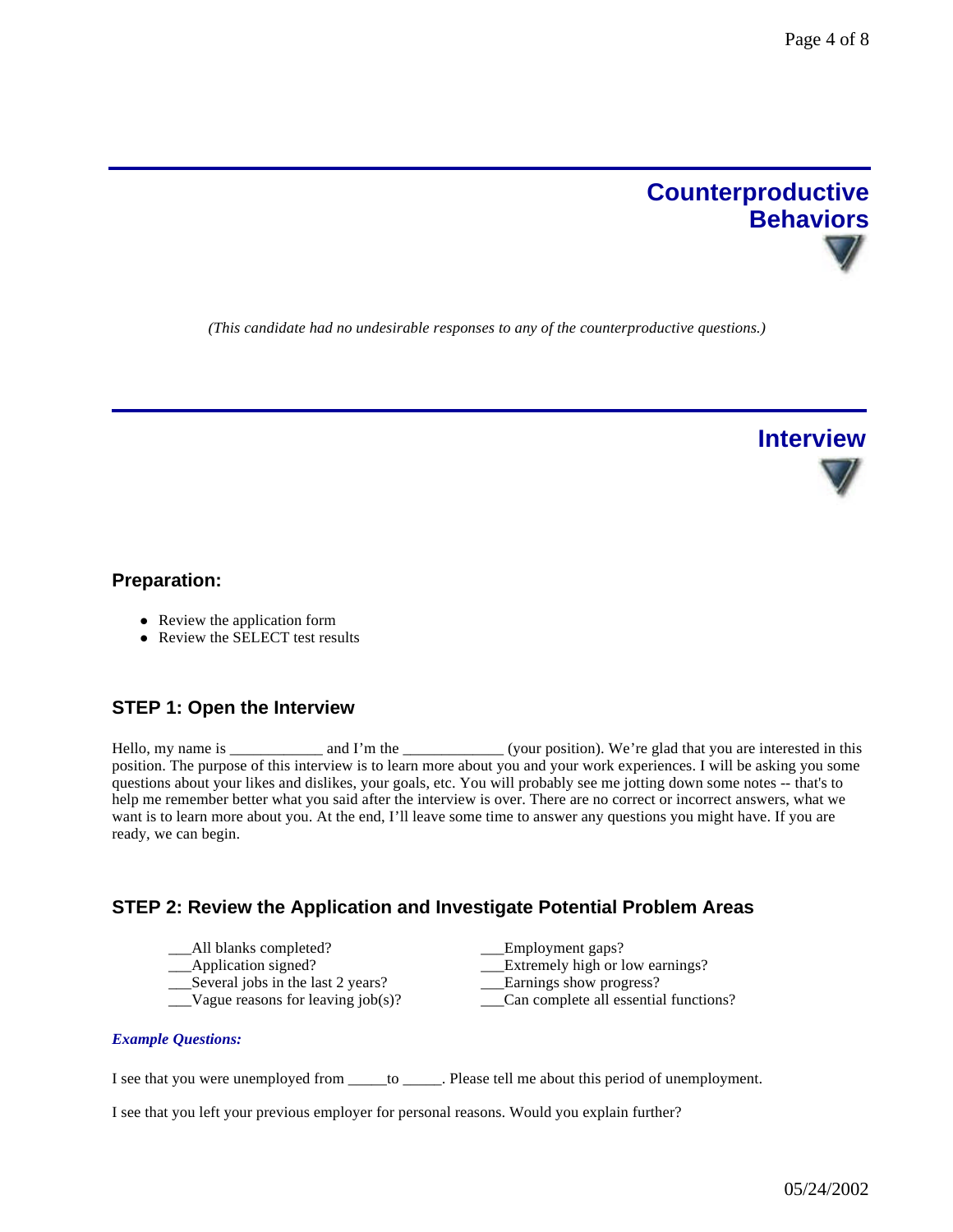I noticed that you have changed jobs frequently in the recent past. Why?

#### **STEP 3: Review SELECT Flags and Begin In-depth Questions**

While asking the following interview questions, be sure to listen and probe in the following areas highlighted by SELECT:

- Low Energy Level
- Low Self Control

**1.** Tell me about your responsibilities in your previous (or current) job. Which did you like most and why? Also, which did you like the least and why? *(Listen for relevant work experience and likes and dislikes that may or may not fit this job.)*

**2.** What were your most significant accomplishments or successes in this (these) job(s)? *(Listen for work ethic, values, commitment.)*

**3.** Why are you considering leaving or why did you leave your current/last job? *(Listen for reliability, job fit.)*

**4.** What attracts you to this job in our company? Why? *(Listen for a desire to work and a desire to serve others as well as an interest in your organization.)*

**5.** Tell me about a time when you found it difficult to get along with someone with whom you worked. What led up to the problem? What happened? *(Listen for an ability to work within a team and maintain positive work relationships.)*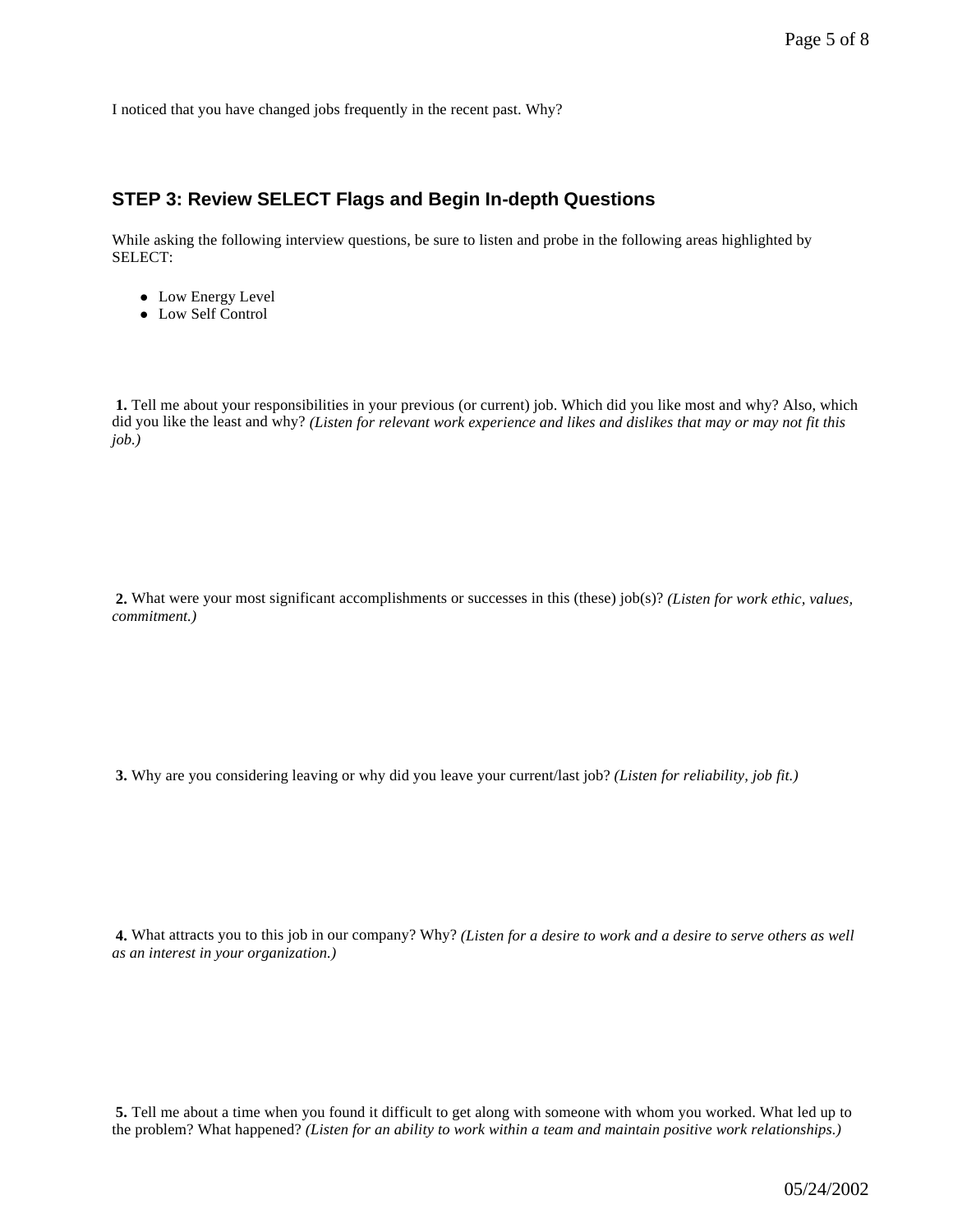**6.** What type of supervisor do you like best? Least? Why? *(Listen for a willingness to be supervised.)*

**7.** What are some of the things on which you and your supervisor(s) disagreed? Start with your most recent supervisor. How about the one before that? And before that? *(Listen for a willingness to be supervised.)*

**8.** How do you think your current or former employer would rate you with regard to being at work on time?*(Listen for work ethic and reliability.)*

**9.** In previous jobs, were you able to work at your own pace, or was the pace set by the boss or the process? *(Listen for energy level, willingness to put forth effort.)*

**10.** Tell me about a time when you had to work together with others as part of a group (in school or on a job). How did you like it? *(Listen for openness and a lack of prejudice.)*

**11.** From your understanding of the job, what aspects of the job will you like the most? What are some things you might dislike? *(Listen for job knowledge and job fit responses.)*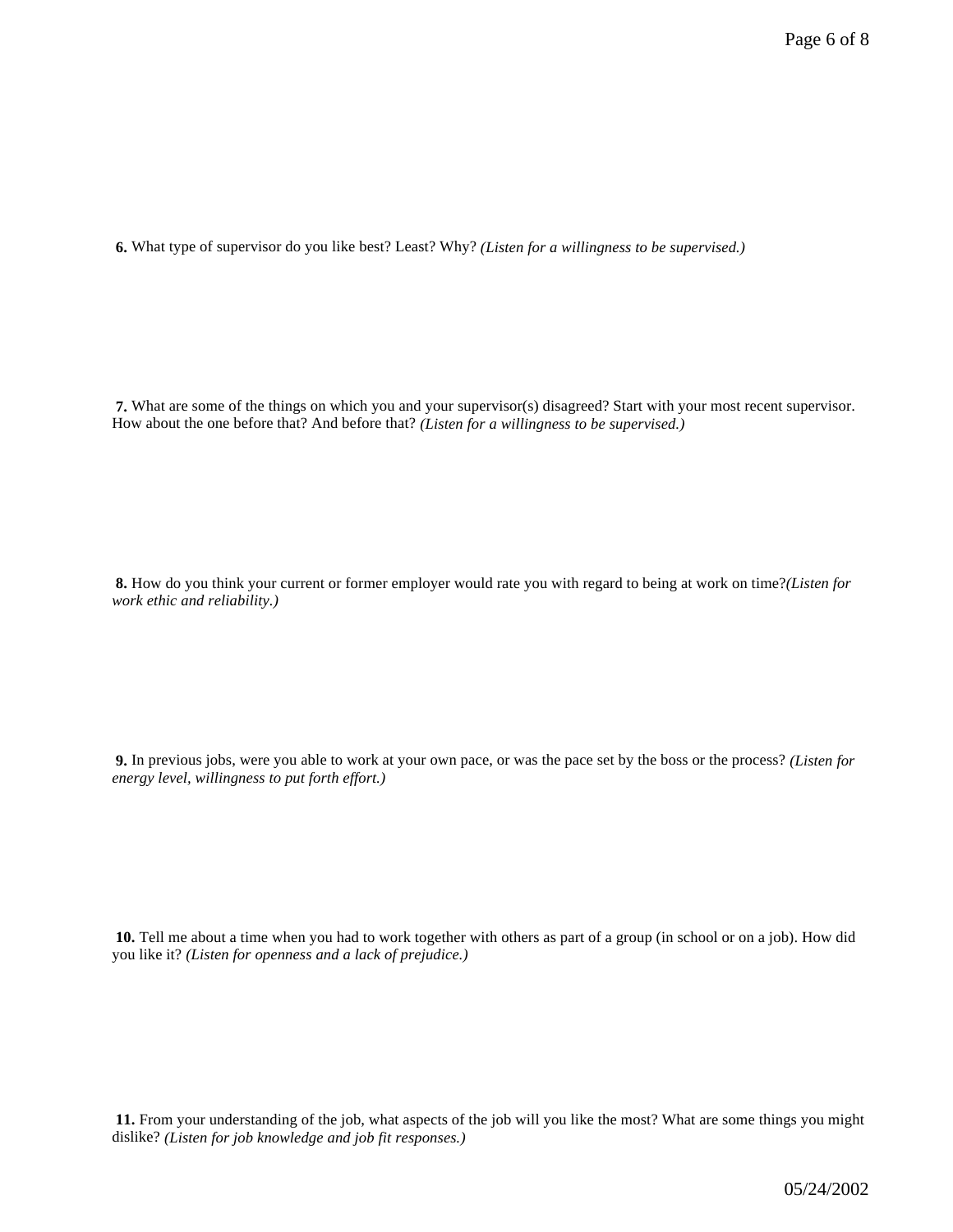#### *If you are still concerned about the Performance Flag areas, here are some additional questions to ask:*

*Low Energy Level:* Describe your preferred work pace. In what types of work situations would you like to be more energetic? (Listen for answers that suggest that the candidate can't handle the pace of the job, or can't self-start to get the job done.)

*Low Self Control:* Tell me how you usually make decisions about things. Please give me several examples. Why did you make the decision you did? (Listen for self-discipline. Does he/she think through the consequences first, or does he/she do the first thing that comes to mind, and regret the consequences later?)

#### **STEP 4: Conclude the Interview**

Those are all the questions that I have for you. I appreciate the time that you have given to me. Is there anything that you would like to ask me?

#### **STEP 5: Make the Hiring Decision**

- Resist the temptation to hire someone just because you need to fill the job. You are likely to pay for a hiring mistake both in money and time.
- Focus on how well the candidate fits the demands of the job, not how much you like the candidate's personality or how much you have in common with the candidate.
- l The selection process is designed as an aid to the well-reasoned judgment of a hiring manager, not a replacement for this judgment. In the end, every hiring decision is a judgment call. Use the tools provided in this process to inform your decision, not make it for you.